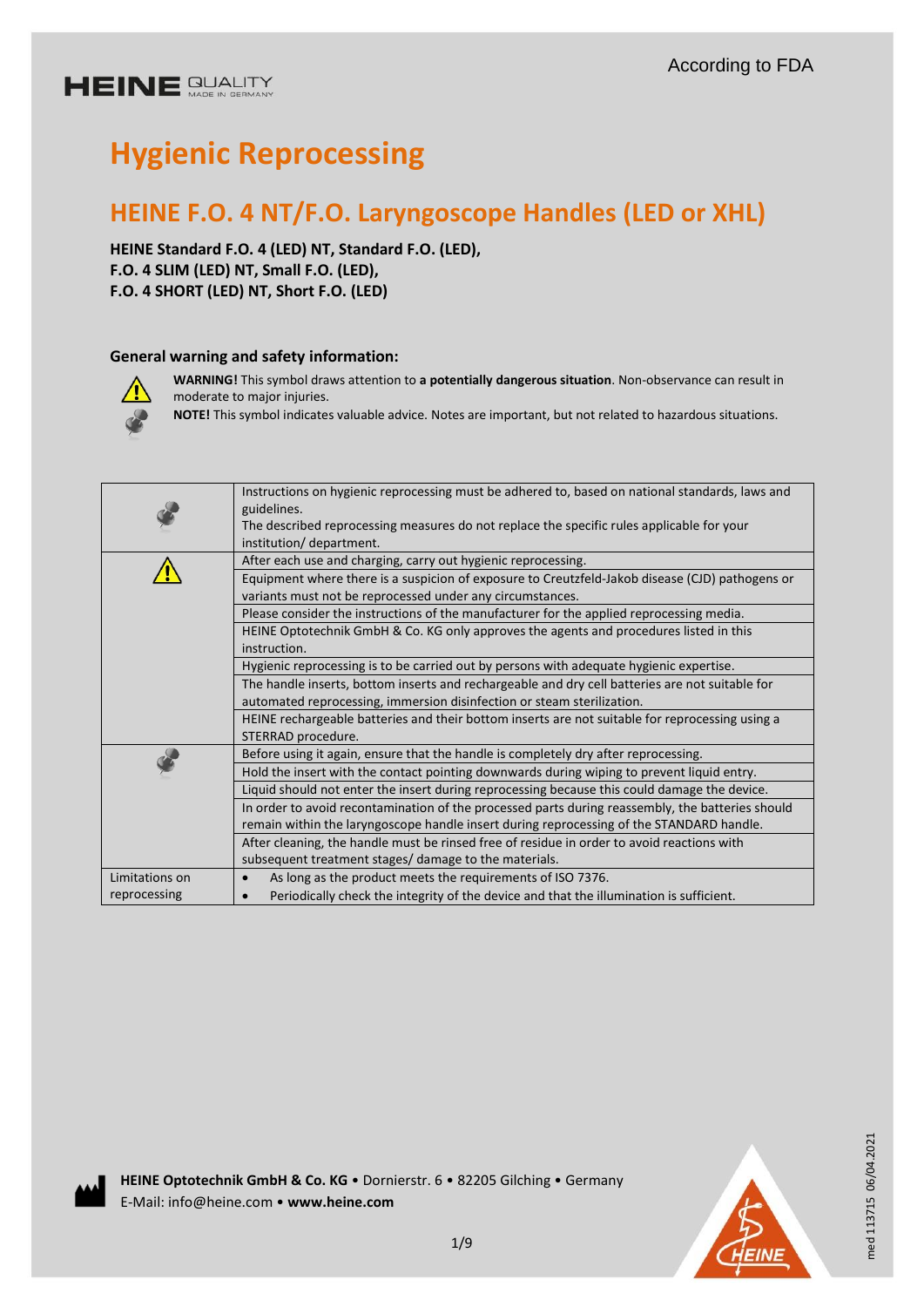# **HEINE GUALITY**

 $\bigwedge$ 

# **Choice of the reprocessing procedure**

The hygienic classification (Spaulding classification) of the laryngoscope handles, as well as the decision for one of the offered reprocessing procedures, is the responsibility of the user or the qualified person(s) responsible for reprocessing. Internal regulations of your hospital/ institution, national directives, recommendations, standards and laws need to be considered.

For highly infectious cases (previous or following patients) (e. g. in case of a proven existence of a dangerous infectious disease (symptomatic or asymptomatic), the reprocessing guidelines in this document are superseded by processes of your institution / practice-internal regulations, national directives, recommendations, standards and laws.

### **The laryngoscope insert and the bottom insert, need to be reprocessed as shown in Chapter A.**

#### **Choose one of the following reprocessing methods for the handle shell:**

|               |                                                            | <b>Cleaning and disinfection</b>              |                                      |                                                  |  |
|---------------|------------------------------------------------------------|-----------------------------------------------|--------------------------------------|--------------------------------------------------|--|
|               |                                                            | <b>Automated</b><br>cleaning and disinfection | <b>Manual cleaning</b><br>(brushing) | High-level<br>manual disinfection<br>(immersion) |  |
|               | <b>No Sterilization</b>                                    | Chapter B                                     | Chapter C                            |                                                  |  |
| Sterilization | <b>Low Temperature</b><br>STERRAD /<br><b>VHP</b> (Steris) | Chapter D                                     | Chapter E                            |                                                  |  |
|               | <b>Steam</b>                                               | Chapter F                                     | Chapter G                            |                                                  |  |



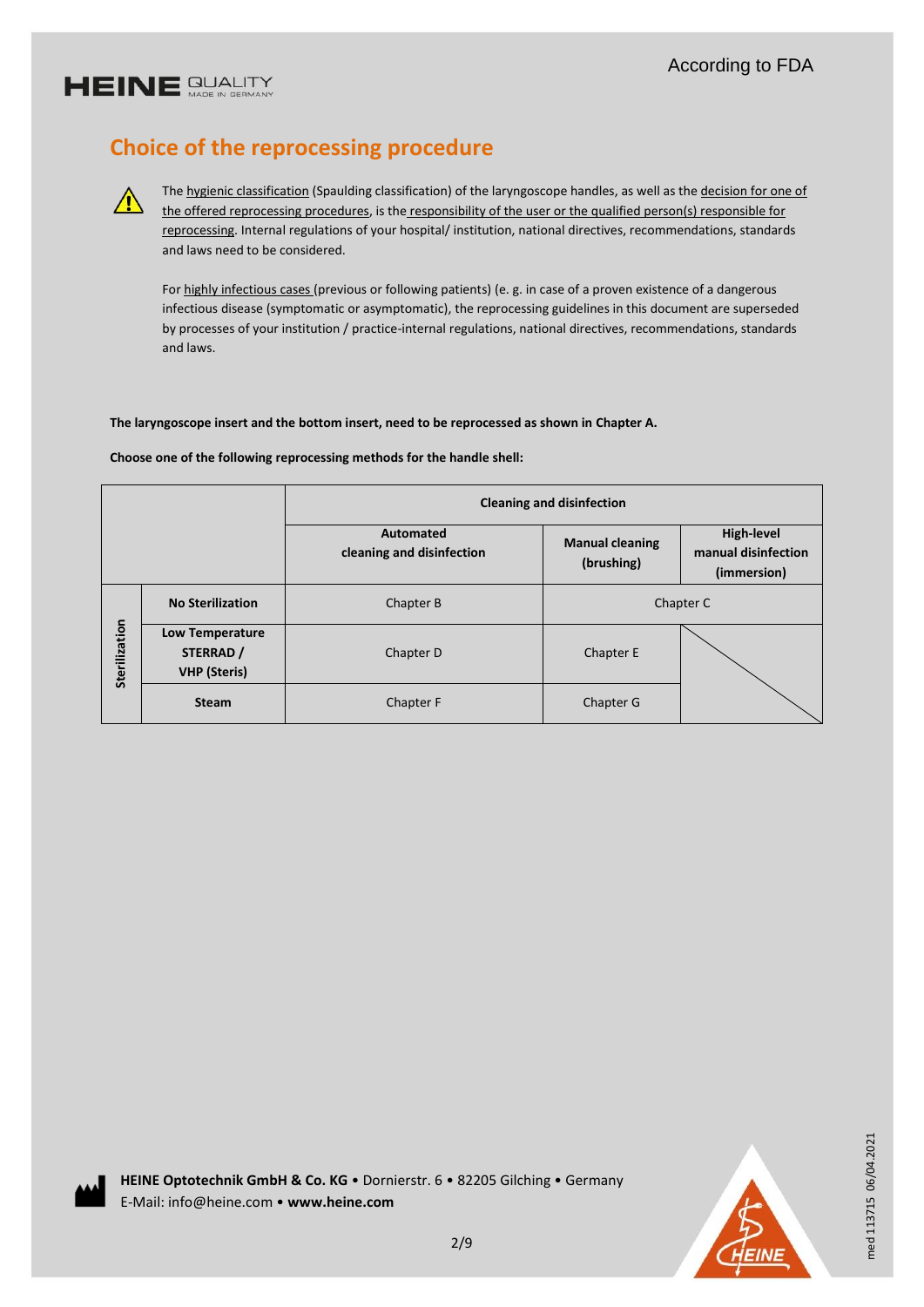# **HEINE GUALITY**

# **Chapter A: Intermediate-level wipes disinfection of the laryngoscope insert and bottom insert**

# **1. Containment and transportation**

Reprocess as soon as possible following use.

# **2. Preparation**

Disassemble the blade from the handle and reprocess separately. Disassemble the handle for reprocessing.

Reprocess the handle shell as described in chapter B-G.



### **3. Manual cleaning and disinfection**

Pay attention that all surfaces are completely moistened for the complete exposure time specified by the disinfectant manufacturer. If necessary, increase the number of wiping procedures and or the number of wipes. Avoid liquid entry in the laryngoscope insert and the bottom insert of the laryngoscope handle. *Equipment*

 Intermediate level disinfection wipes: alcohol and/or quarternary ammonium compounds (e. g. Super Sani-Cloth by PDI) having an EPA-registered claim for activity against *Mycobacterium tuberculosis* and Hepatitis B.

### *Implementation*

- Wipe the laryngoscope insert and bottom insert three times with a fresh wipe.
- Pay particular attention to recesses, ridges, difficult to access areas.
- For removing the disinfectant and drying afterwards, follow the instructions provided by the disinfectant manufacturer.

#### **4. Reassembly**

Insert the laryngoscope insert and bottom insert into the handle shell and close it.

# **5. Inspection and function testing**



- Check the handle for any visible contaminants or abrasions. Reprocess again if necessary. Dispose if the
- contaminants cannot be removed.
- Perform functional testing after reprocessing.

#### **6. Storage**

Store it in such a way that it is protected from recontamination, dust and moisture.

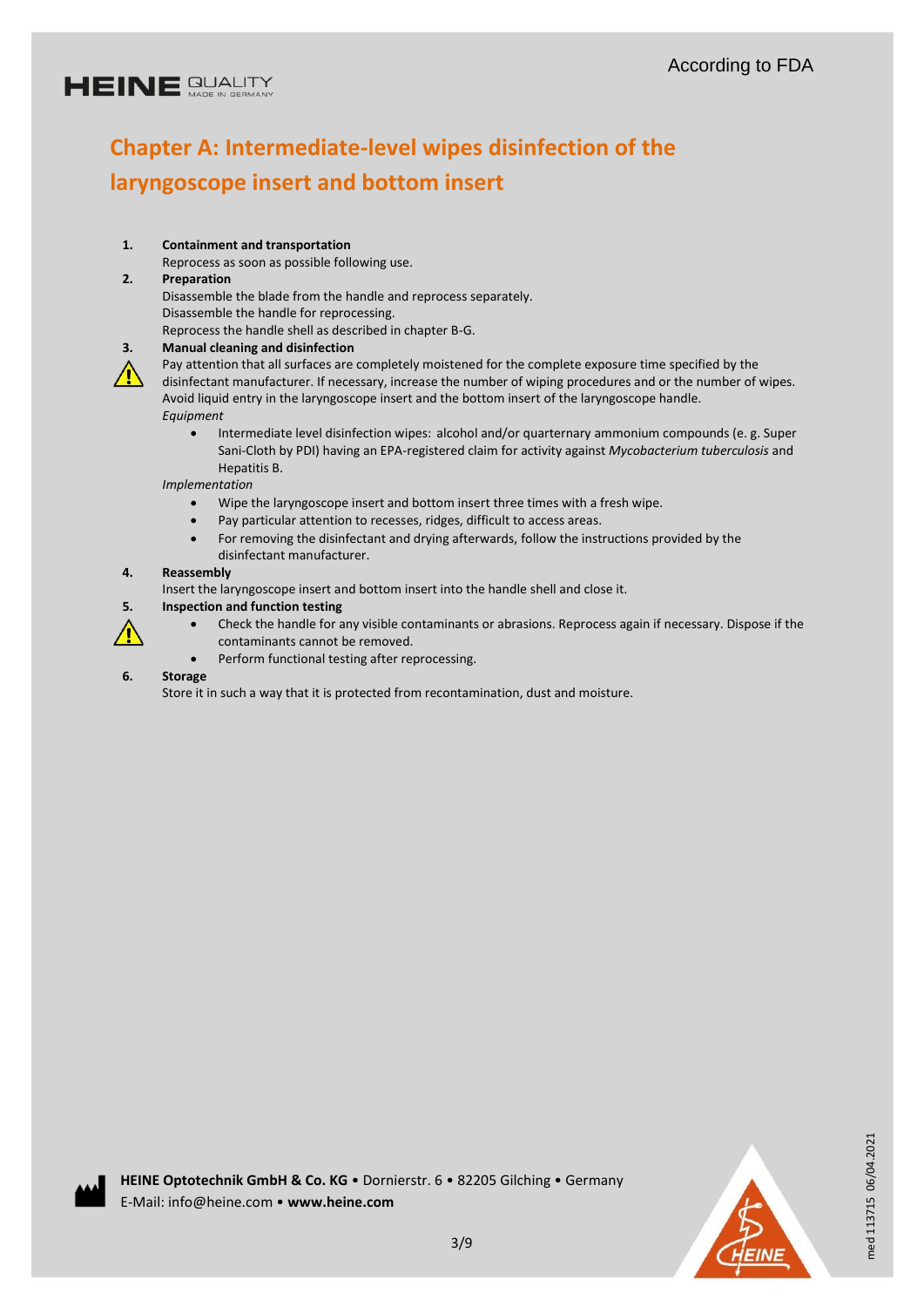

# **Chapter B: Automated cleaning and disinfection of the handle shell**

- **1. Point of use**
- Gross contamination must be removed soon after use, e. g. with a disposable wet wipe or enzymatic pre-cleaner. **2. Containment and transportation**
	- Reprocess as soon as possible following use.
- **3. Preparation**
	- Disassemble the blade from the handle and reprocess separately. Disassemble the handle for reprocessing.

Clean and disinfect the laryngoscope handle insert and bottom insert as described in Chapter A.

#### **4. Cleaning and disinfection**

If it is required in your institution or your country, you can perform manual cleaning of the handle shell by brushing before automated cleaning and disinfection.

#### **4.1 Automated cleaning and disinfection**

*Equipment*

- Washer/disinfector that conforms to the requirements of ISO 15883 or has a validated procedure corresponding to ISO 15883.
- Cleaning agent: enzymatic or neutral to mildly alkaline (e. g. CIDEZYME by ASP).
- Neutralizing agent if specified by the cleaning agent manufacturer.

#### *Implementation*

- The instructions from the manufacturer of the cleaning agents and the washer/disinfector must be followed.
- Chose a suitable cleaning agent and cleaning program (according to ISO 15883).
- Recommendation: A program with disinfection lasting at least 5 min. at 93 °C or an alternative, comparable program.

#### **5. Reassembly**

Insert the laryngoscope insert and bottom insert into the handle shell and close it.

- **6. Inspection and function testing**
	- Check the handle for any visible contaminants or abrasions. Reprocess again if necessary. Dispose if the contaminants cannot be removed.
	- Perform functional testing after reprocessing.

#### **7. Storage**

Store it in such a way that it is protected from recontamination, dust and moisture.



med 113715 06/04.2021

med 113715 06/04.2021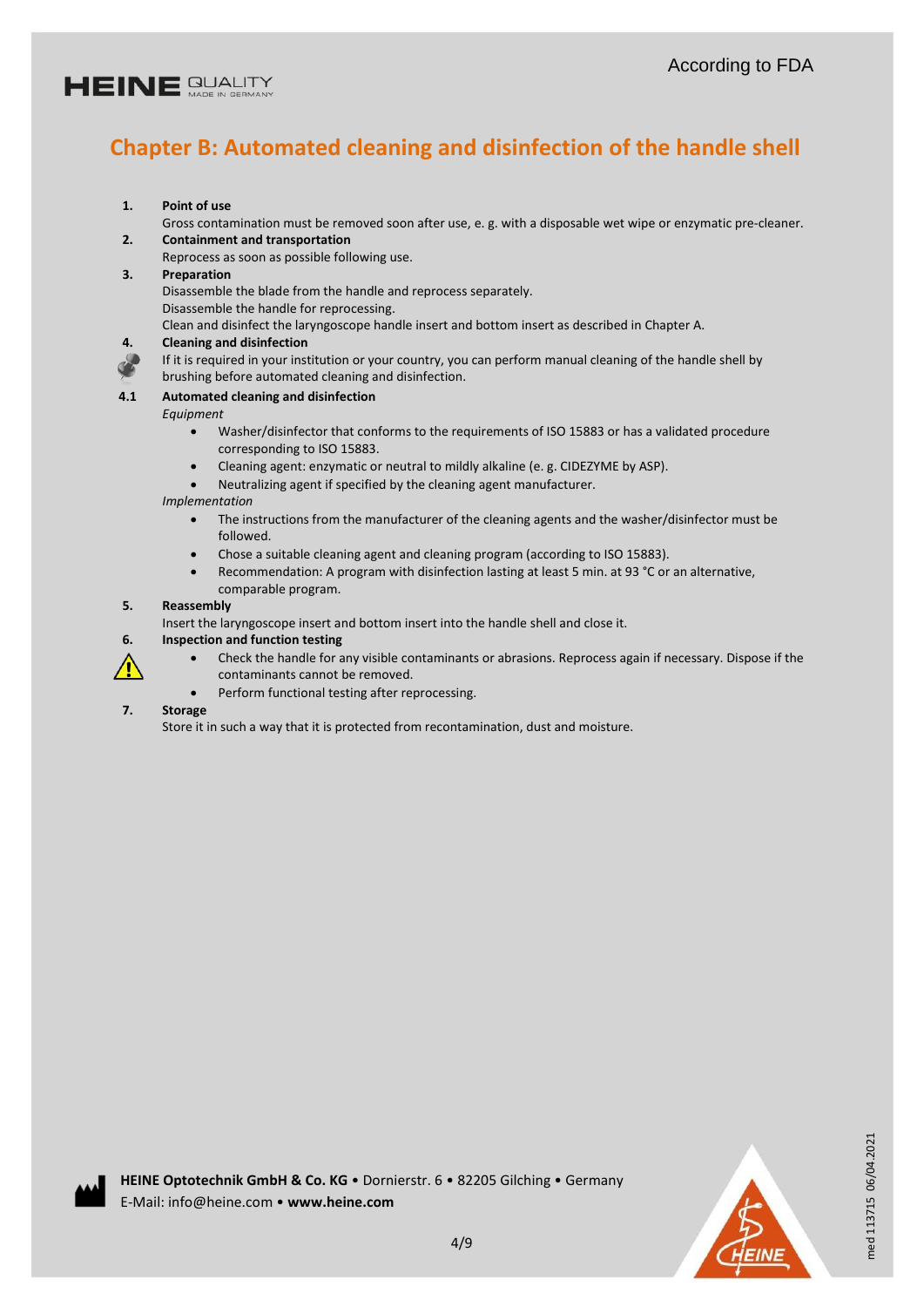# **Chapter C:Manual cleaning (brushing) and high-level manual disinfection (immersion) of the handle shell**

### **1. Point of use**

Gross contamination must be removed soon after use, e. g. with a disposable wet wipe or enzymatic pre-cleaner. **2. Containment and transportation**

Reprocess as soon as possible following use.

#### **3. Preparation**

Disassemble the blade from the handle and reprocess separately. Disassemble the handle for reprocessing.

Clean and disinfect the laryngoscope handle insert and bottom insert as described in Chapter A.

### **4. Manual cleaning by brushing**

*Equipment*

- Cleaning agent: enzymatic or neutral to mildly alkaline (e. g. CIDEZYME by ASP).
- Warm (30 40 °C) demineralized water, soft plastic brushes.

*Implementation*

- Soak the handle shell for 1 min. submerged in the cleaning solution (30-40 °C).
- Clean all surfaces of the handle shell by brushing (submerged in the cleaning solution).
- Pay particular attention to recesses, ridges, difficult to access areas of the snap-in mechanism, below the hinge and the inner surfaces of the handle shell.
- For removing the cleaning agent and drying afterwards, follow the instructions provided by the manufacturer of the cleaning agent.

### **5. Manual immersion disinfection**

*Equipment*

 High level disinfectant for immersion disinfection (compatible with cleaning agent): Quarternary ammonium compounds (e. g. neodisher Septo MED) or agent ortho-phthalaldehyde (e. g. CidexOPA)

*Implementation*

- Immerse the handle shell in the disinfectant solution as specified by the manufacturer of the disinfectant.
- Pay particular attention to maintain the specified concentrations, temperatures and the contact times.
- For removing the disinfectant and drying afterwards, follow the instructions provided by the manufacturer of the disinfectant.

#### **6. Reassembly**

Insert the laryngoscope insert and bottom insert into the handle shell and close it.

### **7. Inspection and function testing**

- Check the handle for any visible contaminants or abrasions. Reprocess again if necessary. Dispose if the contaminants cannot be removed.
- Perform functional testing after reprocessing.

#### **8. Storage**

⁄r

Store it in such a way that it is protected from recontamination, dust and moisture.



med 113715 06/04.2021

med 113715 06/04.2021



5/9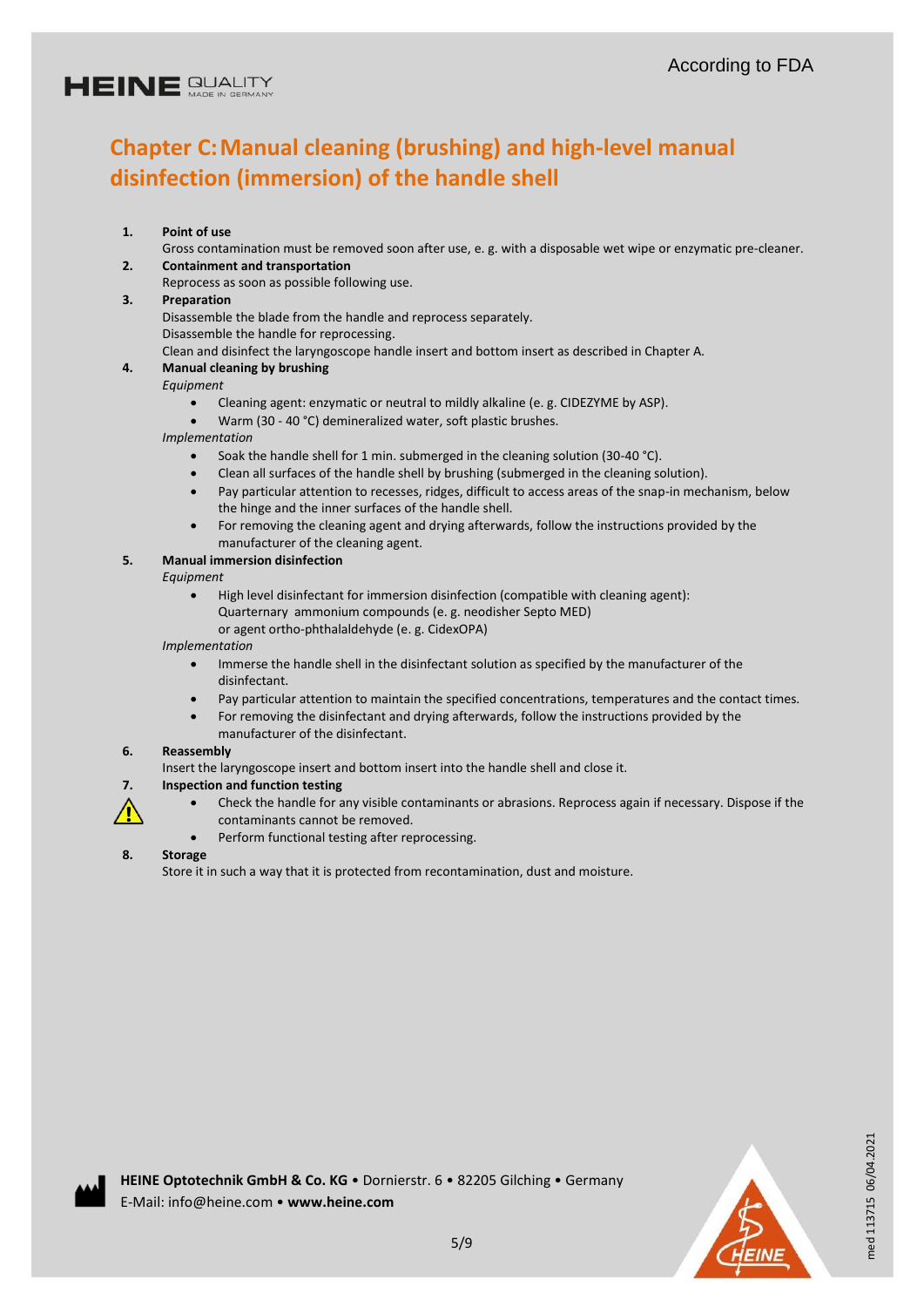# **HEINE SUALITY**

# **Chapter D: Automated cleaning, disinfection and low temperature sterilization STERRAD / VHP (Steris)**

# **1. Point of use**

Gross contamination must be removed soon after use, e. g. with a disposable wet wipe or enzymatic pre-cleaner. **2. Containment and transportation**

Reprocess as soon as possible following use.

### **3. Preparation**

Disassemble the blade from the handle and reprocess separately. Disassemble the handle for reprocessing.

Clean and disinfect the laryngoscope handle insert and bottom insert as described in Chapter A.

#### **4. Cleaning and disinfection of the handle shell**

If it is required in your institution or your country, you can perform manual cleaning of the handle shell by brushing before automated cleaning and disinfection.

# **4.1 Automated cleaning and disinfection of the handle shell**

*Equipment*

- Washer/disinfector that conforms to the requirements of ISO 15883 or has a validated procedure corresponding to ISO 15883.
- Cleaning agent: enzymatic or neutral to mildly alkaline (e. g. CIDEZYME by ASP).
- Neutralizing agent if specified by the cleaning agent manufacturer.

#### *Implementation*

- The instructions from the manufacturer of the cleaning agents and the washer/disinfector must be followed.
- Chose a suitable cleaning agent and cleaning program (according to ISO 15883).
- Recommendation: A program with disinfection lasting at least 5 min. at 93 °C or an alternative, comparable program.

#### **5. Reassembly**

The handle can be reassembled before packaging for hydrogen peroxide low-temperature sterilization: Insert the laryngoscope insert and bottom insert into the handle shell and close it.

(with the exception of HEINE rechargeable batteries and their bottom inserts)

### **6. Inspection and function testing**

- Check the handle for any visible contaminants or abrasions. Reprocess again if necessary. Dispose if the contaminants cannot be removed.
- Perform functional testing after reprocessing.

### **7. Packaging of the handle for sterilization**

Pack the items individually in single or double standardized sterilization pouches suitable for the selected sterilization process.

### **8. Sterilization**

/I

#### **8.1 STERRAD sterilization of the handle**

*Equipment*

#### **STERRAD NX, 100NX or 100S Sterilizer**

*Implementation*

Perform the STERRAD NX Standard or Advanced cycle.

### **8.2 VHP (Steris) sterilization of the handle**

*Equipment*

- V-PRO 60 Sterilizer, V-PRO maX Sterilizer
- VAPROX HC Sterilant

#### *Implementation*

Perform the V-PRO 60 or V-PRO maX Sterilizer's Lumen Cycle.

### **9. Storage**

Store it in such a way that it is protected from recontamination, dust and moisture.





med 113715 06/04.2021

med 113715 06/04.2021

**HEINE Optotechnik GmbH & Co. KG** • Dornierstr. 6 • 82205 Gilching • Germany E-Mail: info@heine.com • **www.heine.com**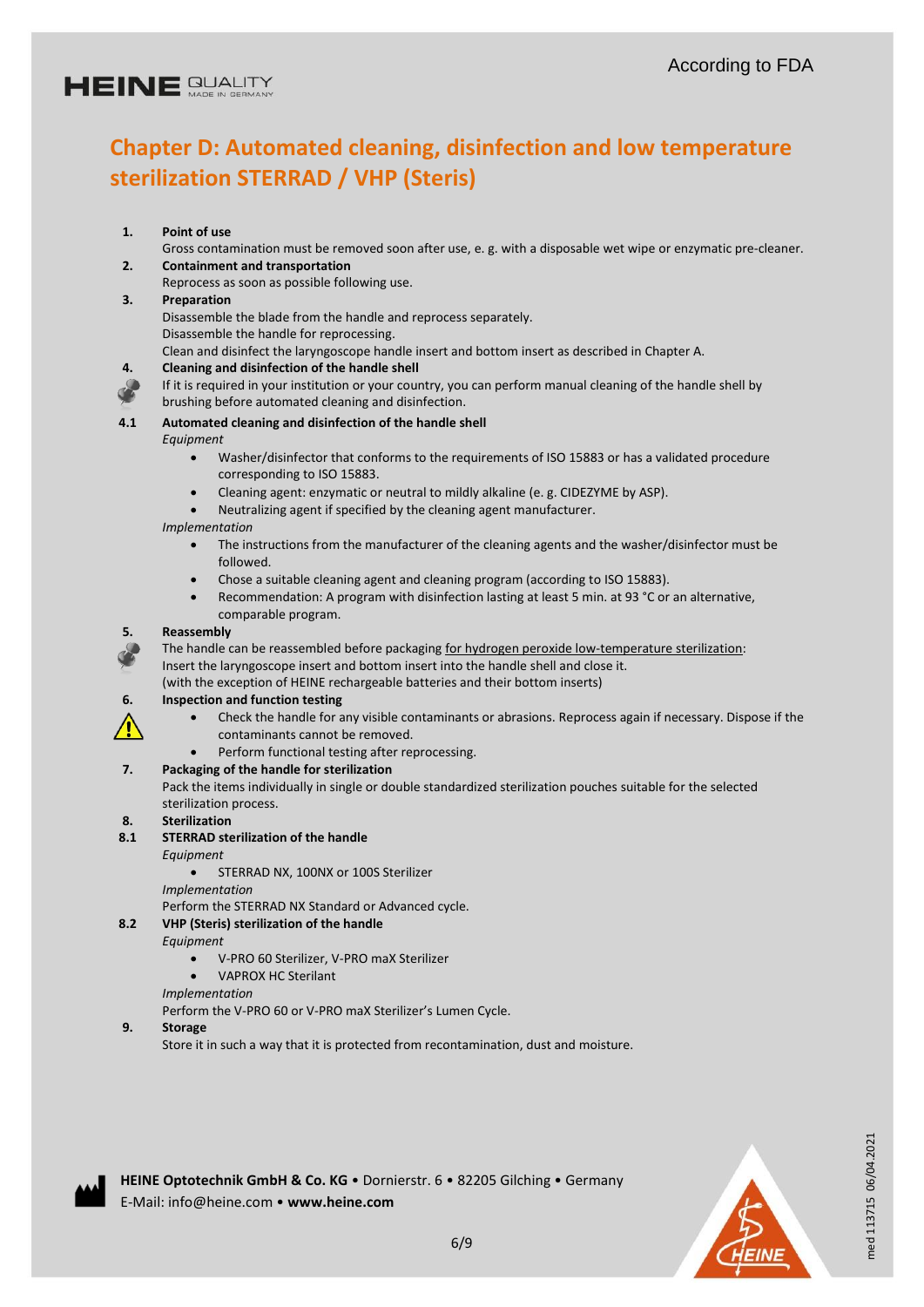# **Chapter E: Manual cleaning (brushing), Low temperature Sterilization STERRAD / VHP (Steris)**

### **1. Point of use**

Gross contamination must be removed soon after use, e. g. with a disposable wet wipe or enzymatic pre-cleaner. **2. Containment and transportation**

Reprocess as soon as possible following use.

### **3. Preparation**

Disassemble the blade from the handle and reprocess separately. Disassemble the handle for reprocessing.

Clean and disinfect the laryngoscope handle insert and bottom insert as described in Chapter A.

### **4. Manual cleaning of the handle shell by brushing**

*Equipment*

- Cleaning agent: enzymatic or neutral to mildly alkaline (e. g. CIDEZYME by ASP).
- Warm (30 40 °C) demineralized water, soft plastic brushes.

*Implementation*

- Soak the handle shell for 1 min. submerged in the cleaning solution (30-40 °C).
- Clean all surfaces of the handle shell by brushing (submerged in the cleaning solution).
- Pay particular attention to recesses, ridges, difficult to access areas of the snap-in mechanism, below the hinge and the inner surfaces of the handle shell.
- For removing the cleaning agent and drying afterwards, follow the instructions provided by the manufacturer of the cleaning agent.

#### **5. Reassembly**

The handle can be reassembled before packaging for hydrogen peroxide low-temperature sterilization:

Insert the laryngoscope insert and bottom insert into the handle shell and close it. (with the exception of HEINE rechargeable batteries and their bottom inserts)

**6. Inspection and function testing**

- Check the handle for any visible contaminants or abrasions. Reprocess again if necessary. Dispose if the contaminants cannot be removed.
- Perform functional testing after reprocessing.

### **7. Packaging of the handle for sterilization**

Pack the items individually in single or double standardized sterilization pouches suitable for the selected sterilization process.

### **8. Sterilization**

### **8.1 STERRAD sterilization of the handle**

#### *Equipment*

STERRAD NX, 100NX or 100S Sterilizer

*Implementation*

Perform the STERRAD NX Standard or Advanced cycle.

### **8.2 VHP (Steris) sterilization of the handle**

*Equipment*

- V-PRO 60 Sterilizer, V-PRO maX Sterilizer
- VAPROX HC Sterilant
- *Implementation*

Perform the V-PRO 60 or V-PRO maX Sterilizer's Lumen Cycle.

**9. Storage**

Store it in such a way that it is protected from recontamination, dust and moisture.



med 113715 06/04.2021

med 113715 06/04.2021

**HEINE Optotechnik GmbH & Co. KG** • Dornierstr. 6 • 82205 Gilching • Germany E-Mail: info@heine.com • **www.heine.com**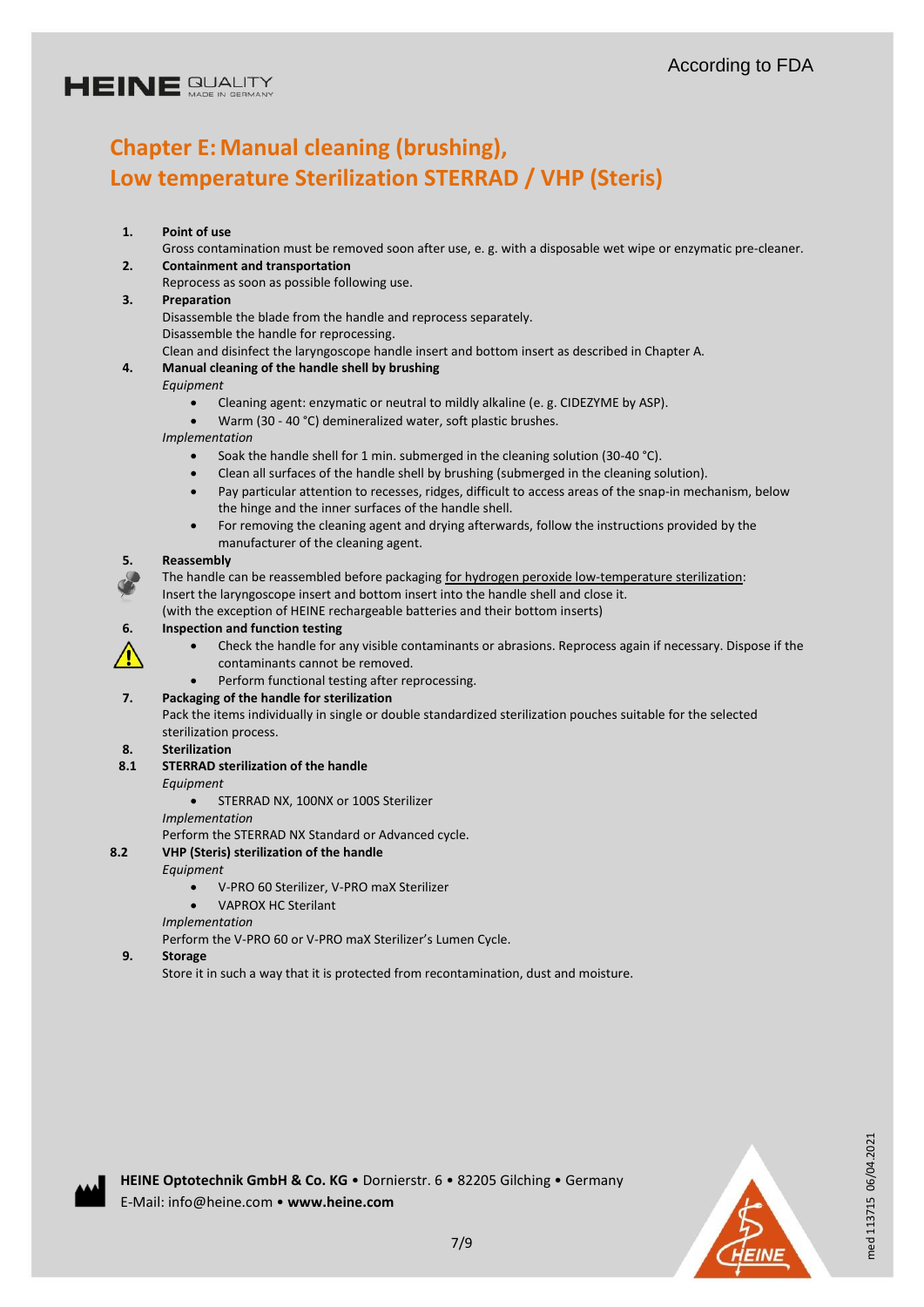# **HEINE SUALITY**

# **Chapter F: Automated cleaning and disinfection, steam sterilization of the handle shell**

### **1. Point of use**

Gross contamination must be removed soon after use, e. g. with a disposable wet wipe or enzymatic pre-cleaner. **2. Containment and transportation**

Reprocess as soon as possible following use.

#### **3. Preparation**

Disassemble the blade from the handle and reprocess separately. Disassemble the handle for reprocessing.

Clean and disinfect the laryngoscope handle insert and bottom insert as described in Chapter A.

#### **4. Cleaning and disinfection**

If it is required in your institution or your country, you can perform manual cleaning of the handle shell by brushing before automated cleaning and disinfection.

### **4.1 Automated cleaning and disinfection**

#### *Equipment*

- Washer/disinfector that conforms to the requirements of ISO 15883 or has a validated procedure corresponding to ISO 15883.
- Cleaning agent: enzymatic or neutral to mildly alkaline (e. g. CIDEZYME by ASP).
- Neutralizing agent if specified by the cleaning agent manufacturer.

#### *Implementation*

- The instructions from the manufacturer of the cleaning agents and the washer/disinfector must be followed.
- Chose a suitable cleaning agent and cleaning program (according to ISO 15883).
- Recommendation: A program with disinfection lasting at least 5 min. at 93 °C or an alternative, comparable program.

#### **5. Inspection and function testing**

- 
- Check the handle for any visible contaminants or abrasions. Reprocess again if necessary. Dispose if the
- 
- Perform functional testing at the end of the reprocessing.

### **6. Packaging for sterilization**

Only the handle shell can be steam sterilized.

Pack the items individually in single or double standardized sterilization pouches suitable for the selected sterilization process.

# **7. Steam sterilization**

*Equipment*

Steam sterilizer (Class B according to DIN EN 13060)

contaminants cannot be removed.

*Implementation*

Use one of the following programs (ISO 17665):

Fractionated vacuum procedure (at least 3 pre-vacuum cycles) and gravitation procedure:

- Sterilization temperature: at least 132 °C (max. 134 °C)
- Exposure time/holding time: at least 3 min.
- Drying time: at least 20 min.

#### $\bullet$ **8. Storage**

Store it in such a way that it is protected from recontamination, dust and moisture.

### **9. Reassembly**

Insert the laryngoscope insert and bottom insert into the handle shell and close it.



med 113715 06/04.2021

med 113715 06/04.2021